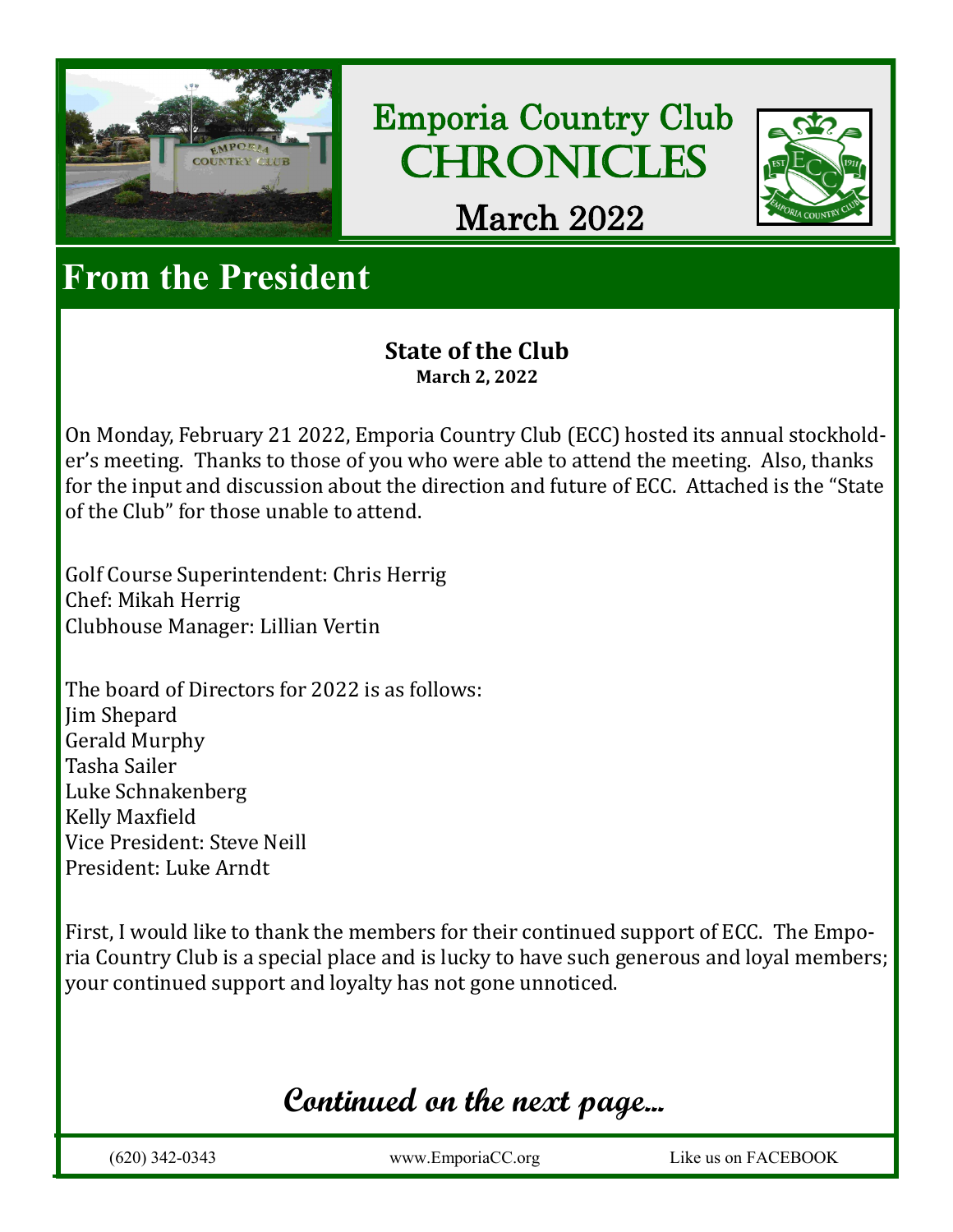## **From the President Cont.**

#### **State of the Club March 2, 2022**

The past few years have posed numerous challenges to individuals, families, schools, small businesses and virtually everyone's day-to-day life. ECC is not immune to these same challenges. The cash position remains tight, which is why all stakeholders discussed revenue opportunities such as dues increases, food and beverage minimums, and direct fundraising from members. Please let me be clear, we had a discussion about revenue opportunities. No action was taken.

Other topics of discussion were:

- -2021 Financials
- -Update on the golf course
- -Reinstituting the Past President's Council

The board would like to help members become more involved in the activities and direction of the club. In short, the board wants the members voices to be heard. One of the best ways to be involved and have your voice heard is to join a committee. Current committees of ECC are:

-Social Committee

-Golf Committee

-Finance Committee (Usually attended by the treasurer, vice president, and president) -Other possible committees include: Membership Committee, Newsletter Committee, Grounds Committee, and planning committee.

If you wish to participate in a committee, please email: emporiacc1801@gmail.com

Again, thanks for your continued support and loyalty to ECC. Welcome to the new board members! The board and staff are committed to adding value to your membership; that is our primary focus of 2022.

We hope to see you around ECC this spring whether it is dining in 1801, golfing, attending one of our social events, or at a committee meeting. Please continue to read your emails from ECC.

Respectfully, Luke Arndt-President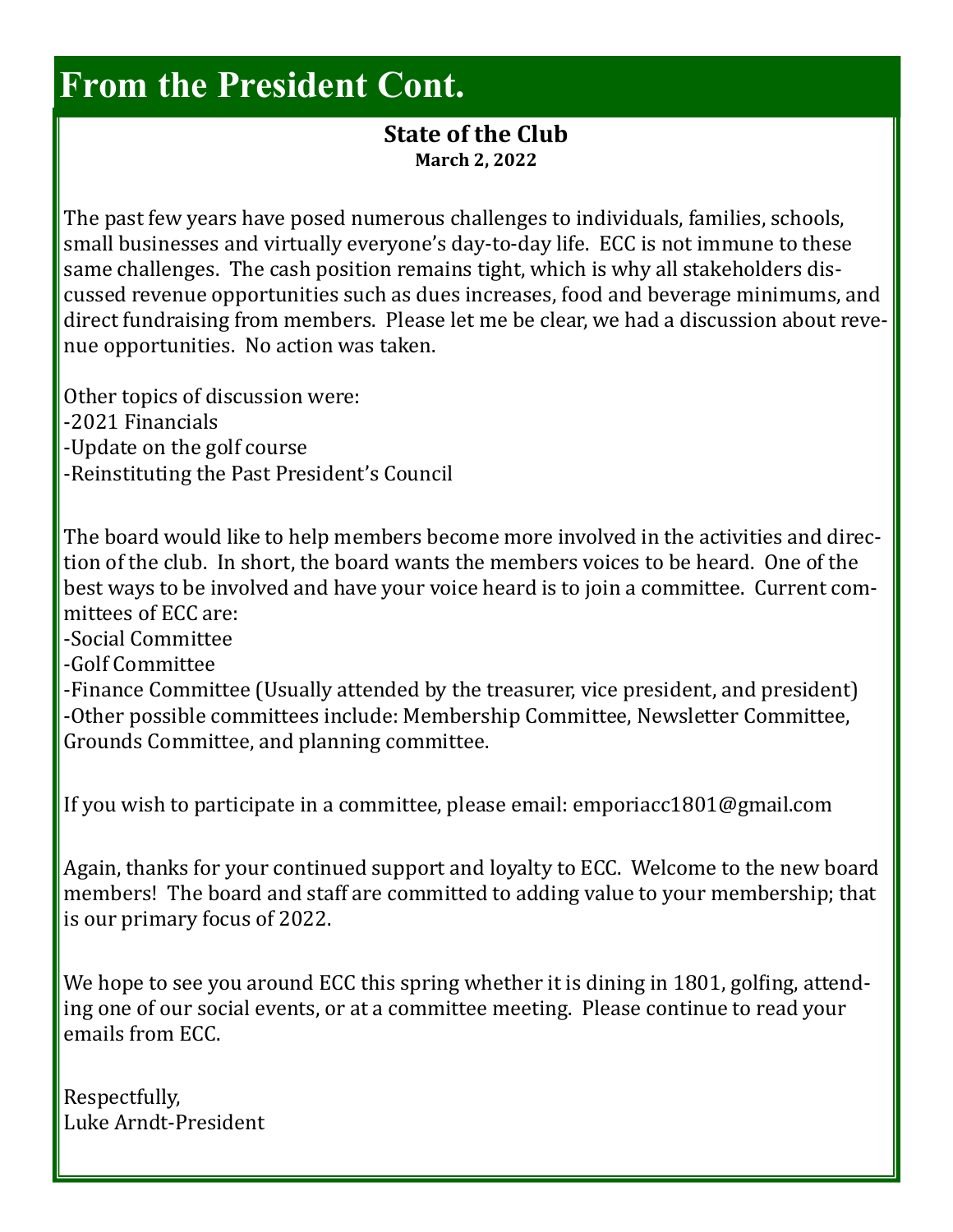

**OFFICERS President** Luke Arndt

**Vice President** Steve Neill

**Secretary/Treasurer** Jon Pool

**DIRECTORS** Kelly Maxfield Jerry Murphy Tasha Sailer Luke Schnakenberg Jim Shepherd

**STAFF Course Superintendent** Chris Herrig Chris@emporiacc.org

**General Manager** Kailey Corr Kailey@emporiacc.org

**Office Manager** Sara Bashaw office@emporiacc.org

**Executive Chef** Mikah Herrig chef@emporiacc.org

**CONTACT US** (620) 342-0343 **www.emporiacc.org**

#### **GO GREEN**

**There are many ways to enjoy your Club and help for paperless billing**.



### **A Note from the General Manager**

## Hello All,

March is the month for our fairway, tee box and rough herbicide applications. Signs will be placed on #1 tee and #4 tee on days we will be spraying these areas. Please make sure to check in at 1801 for any special cart rules for the course on days the signs are up.

The Emporia High School and Emporia Middle School golf teams will be practicing at the course starting this month. The High School will be practicing Mondays at 3:30 and the Middle School will be practicing Monday-Friday at 3:30.

Be on the look out for emails concerning cart restrictions due to weather and/or chemical applications.

Chris Herrig

Golf Course Superintendent

(620) 342-0343 www.EmporiaCC.org Like us on FACEBOOK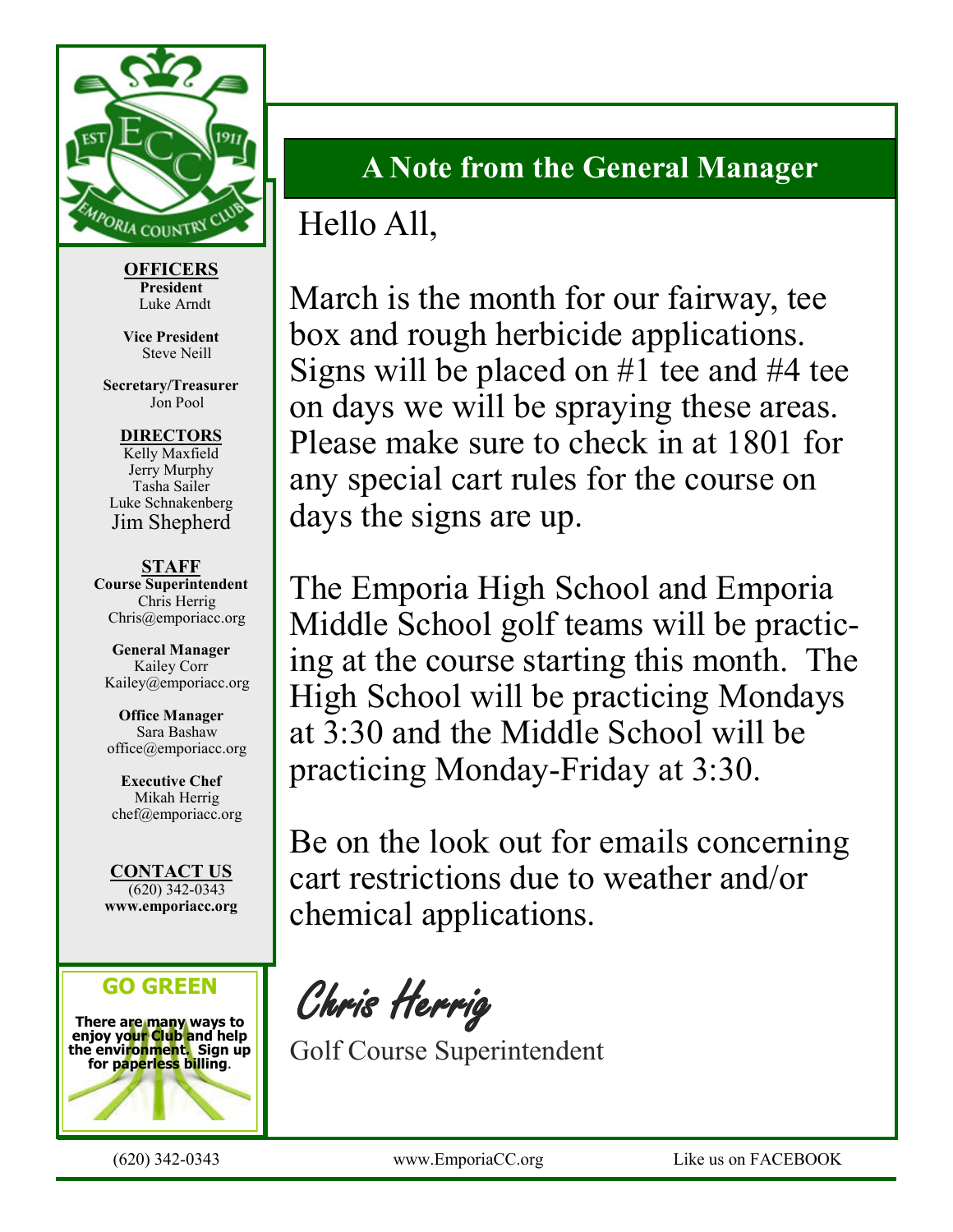



# Hello Everyone,

I am glad to be back and look forward to updating the menu soon!

The month of March starts Lent. We will be having Friday Night specials with the last one being April 8th.

For Saint Patrick's Day there will be a corned beef dinner special March 17th. We will also have a Saint Patrick's Day brunch on March 19th. More details to follow.

## Mikah Herrig Chef